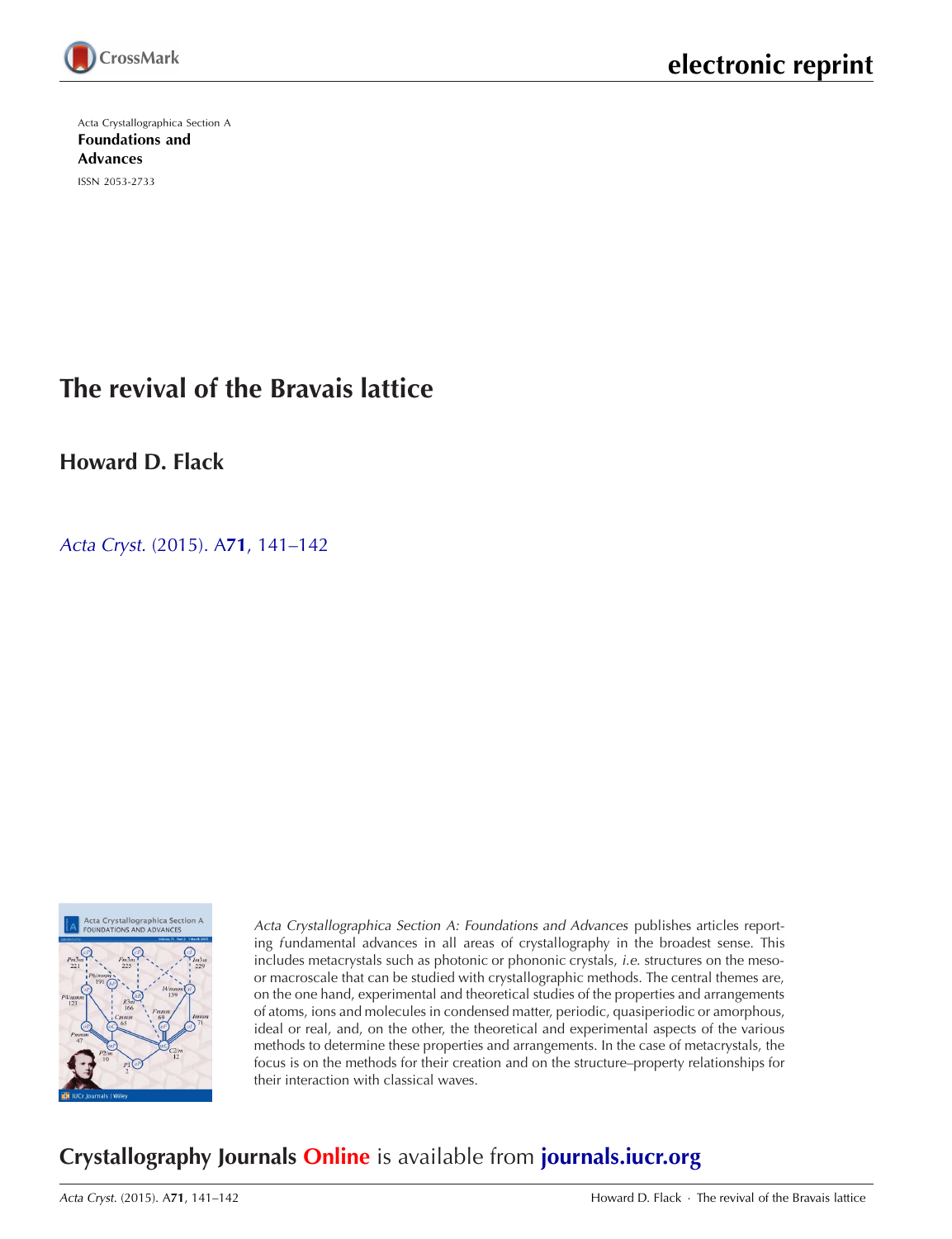

Received 1 January 2015 Accepted 6 February 2015

Keywords: Bravais lattices; phase transformations; cell reduction; crystallographic nomenclature.

## The revival of the Bravais lattice

### Howard D. Flack\*

Chimie minérale, analytique et appliquée, University of Geneva, Geneva, Switzerland. \*Correspondence e-mail: crystal@flack.ch

The 14 Bravais-lattice types are at the very heart of crystallography, learned in Chapter 1 of any introductory course on the topic. It is somewhat remarkable that, in the second decade of the 21st century, we may still learn new things about them, but Hans Grimmer's paper Partial order among the 14 Bravais types of lattices: basics and applications (Grimmer, 2015) does this and provides us with important new insights. It presents an entirely original way of determining the hierarchical arrangement of Bravais-lattice types. The result is summarized in an easily understood figure (Fig. 2 in the paper, reproduced here also as Fig. 2). In the figure, the Bravais-lattice type at the upper end of a line is a special case of the type at its lower end. Grimmer's approach to determining the hierarchy is to examine the group–subgroup relations amongst the space groups of the Bravais-lattice types. The latter are those (14) symmorphic space groups with the point group of a holohedry.

Grimmer's approach yields the same result as previous analyses based on consideration of the metrical properties of lattices by way of special cases of the unit-cell dimensions. The hierarchy of the Bravais lattices is largely unknown and ignored by the crystallographic community. Implicitly, this hierarchy, and indeed the Bravais lattices themselves, are apparently considered to be of little importance and use to crystallographers. This is startling, as a fundamental property of a space group is its set of translational symmetry operations represented by the Bravais lattice. Grimmer's paper shows us how knowledge of the Bravais lattice hierarchy can help us solve real-world structures.

The following short quiz will test your knowledge and understanding of the Bravais lattice.

(1) What are the Bravais-lattice symbols of the following space groups: No. 2, No. 40, No. 150 and No. 161?

(2) What is the essential geometric difference between the Bravais-lattice types  $mP$ and  $mS$ ? Note: The correct answer contains neither the words 'affine equivalent' nor the words 'unit cell'. Try also the Bravais-lattice types oP, oS, oF and oI.

Take a look at Fig. 8.2.1.1 of International Tables for Crystallography, Volume A, Space-Group Symmetry (2002) (hereafter  $ITA$ ), which is reproduced here as Fig. 1. It shows the classifications of space groups. In the upper part of the diagram, the classification splits into two separate branches. On the right-hand branch, there is a classification in terms of the point group of the space group indicated as the '32 (geometric) crystal classes'. This classification is greatly loved by mineralogists and those interested in the physical properties of crystals. The banner heading of each space group in Part 7 of ITA clearly indicates its (geometric) crystal class, although it is easy to derive this from the space-group symbol itself. On the left-hand branch of Fig. 8.2.1.1 there is a classification in terms of the lattice translations indicated as '14 Bravais flocks'. This classification has far fewer enthusiasts. The banner heading of each space group in Part 7 of ITA does not indicate its Bravais-lattice type. I have often been told that it is 'easy' to derive the Bravais-lattice type from the other information available for the space group in  $ITA$ . My translation into English of this declaration is that if you know the result, it is easy to derive it. How did you get on with question (1) of the quiz?

The upper part of Fig. 8.2.1.1 contains the rather coarse classifications of the space groups into '6 crystal families', '7 lattice systems' and '7 crystal systems'. The 'crystalsystem' classification arose from mineralogists in the 18th and 19th centuries who had no knowledge of space groups. The '7 lattice systems' and '7 crystal systems' are different but  $@$  2015 International Union of Crystallography very similar. In those situations where they differ, one finds considerable confusion in